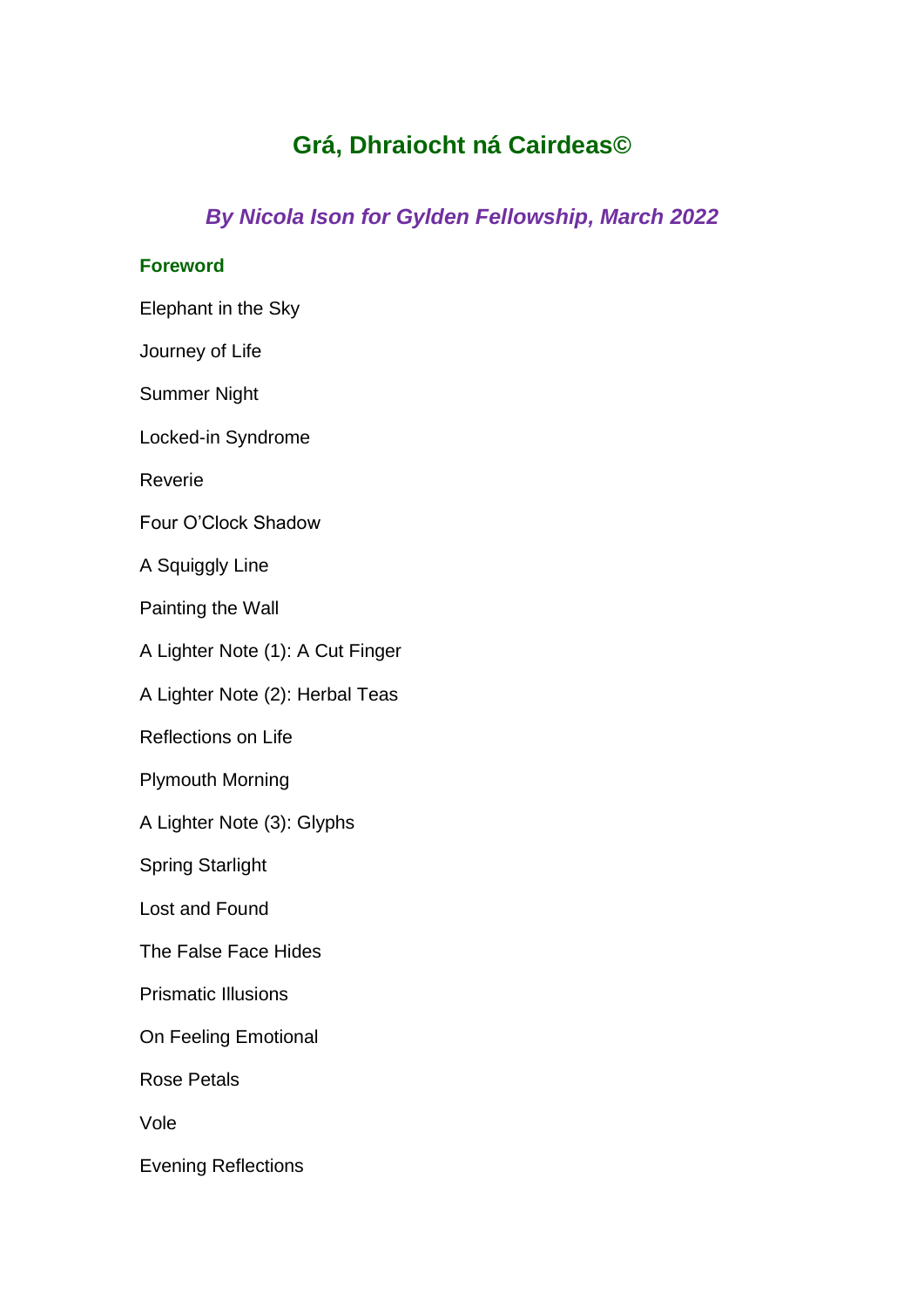## **Grá, Dhraiocht ná Cairdeas: foreword**

The title here is Irish Gaelic for love, enchantment and friendship and is a paraphrase of the traditional inscription on a claddagh ring. The enchantment could be magick, but it's a special type of magick – the word refers to the glamours or illusions cast by the sidhe, the Irish fae.

And that is what poetry is – the combination of words and rhythm can produce a sense of enchantment for some, covering the whole gamut of human emotions, namely sadness, grief, happiness and inspiration. Here, such feelings are put with love and friendship, to create the sense of dhraiocht. But not all of these poems are sad or reflective, because the dance of words can lead to glee too. Some of these verses have a lighter tone and play on words for humour.

The humour comes when I'm at a loose end. Or, as I remarked to a friend, the poems help me to write out strong feelings – some find solace in painting, music or sculpture. I write out my emotions in poems and that helps, at least for a while. This anthology was collated at a time of war in Europe, although the poems were written over many years. At a time of strife, national anxieties, death and anger, perhaps we all need love, enchantment and friendship.

Many blessings

# *Nicola Ison*

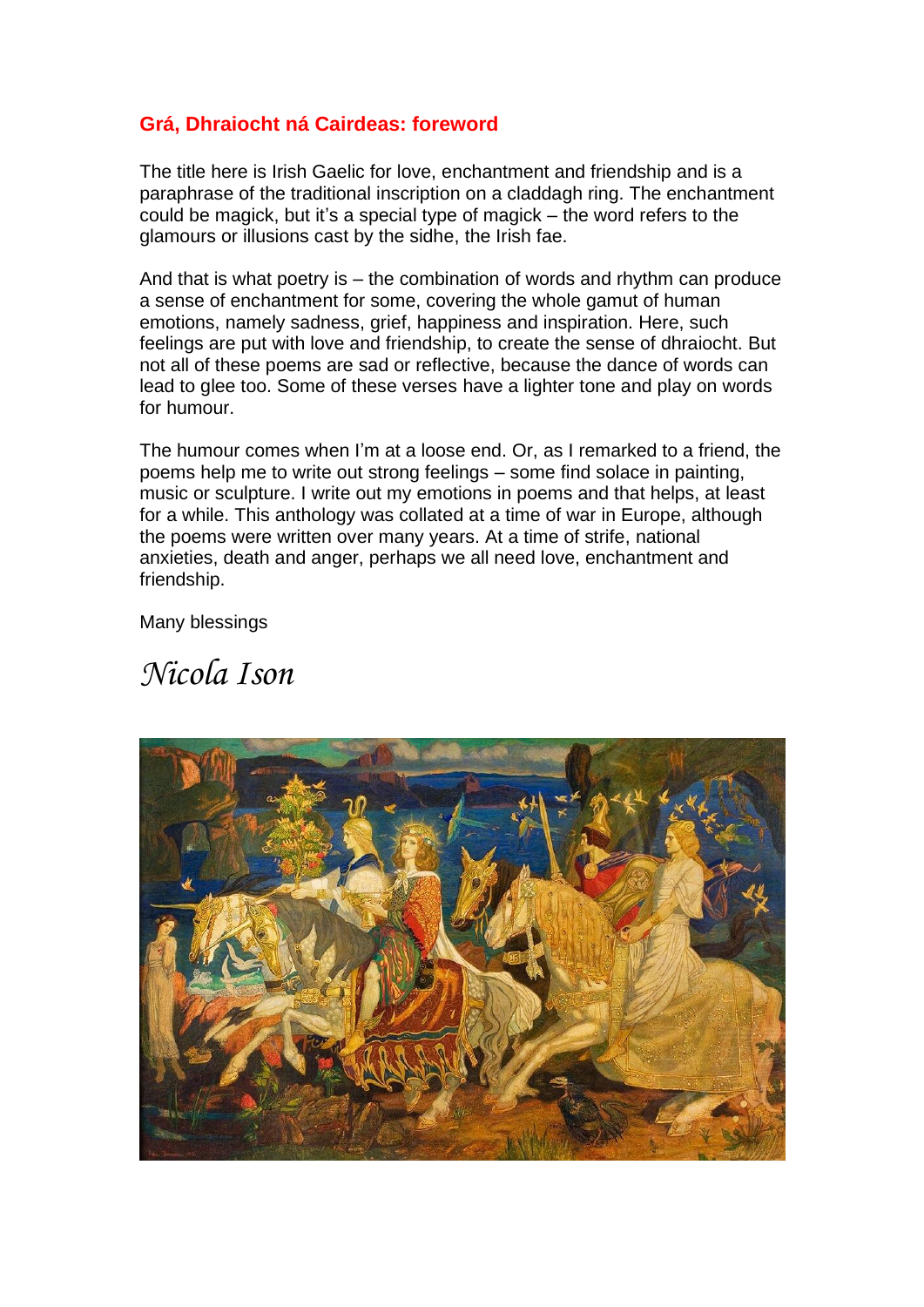#### **Elephant in the Sky**

To sleep, perchance to dream, A fine thought for literary souls. But what when dreams persist, Beyond waking and into the sunshine? Can the images truly fade or, Do they run alongside our lives, Like hare and greyhounds on a track. Take pain as your example – Sleep offers but a brief respite. The pain continues into each day And dreaming awake is little succour. Patterns in clouds and small pleasures, In food, flowers or music, Cannot really combat the pain inside. Yet some hope exists in truth – With the elephant in the sky, and The unexpected tenderness of friends.

## **Journey of Life**

As I look back from the railway carriage At all the passing station platforms,

I see all the flowers in their pots — Bright splashes of colour in an instant.

The people waiting show bright hues too And are just as transient to my sight and life.

As I look back on this incarnation, And reflect on its brief passing,

So, I see that the memories of people, Both known and remembered,

Are also bright splashes of colour — Locked in an instant in my diary of life.

We are many things, perhaps, But you, my friend, were more than that.

You were a fleeting sparkle in my life - Ever a memory to be revisited, but now passed by.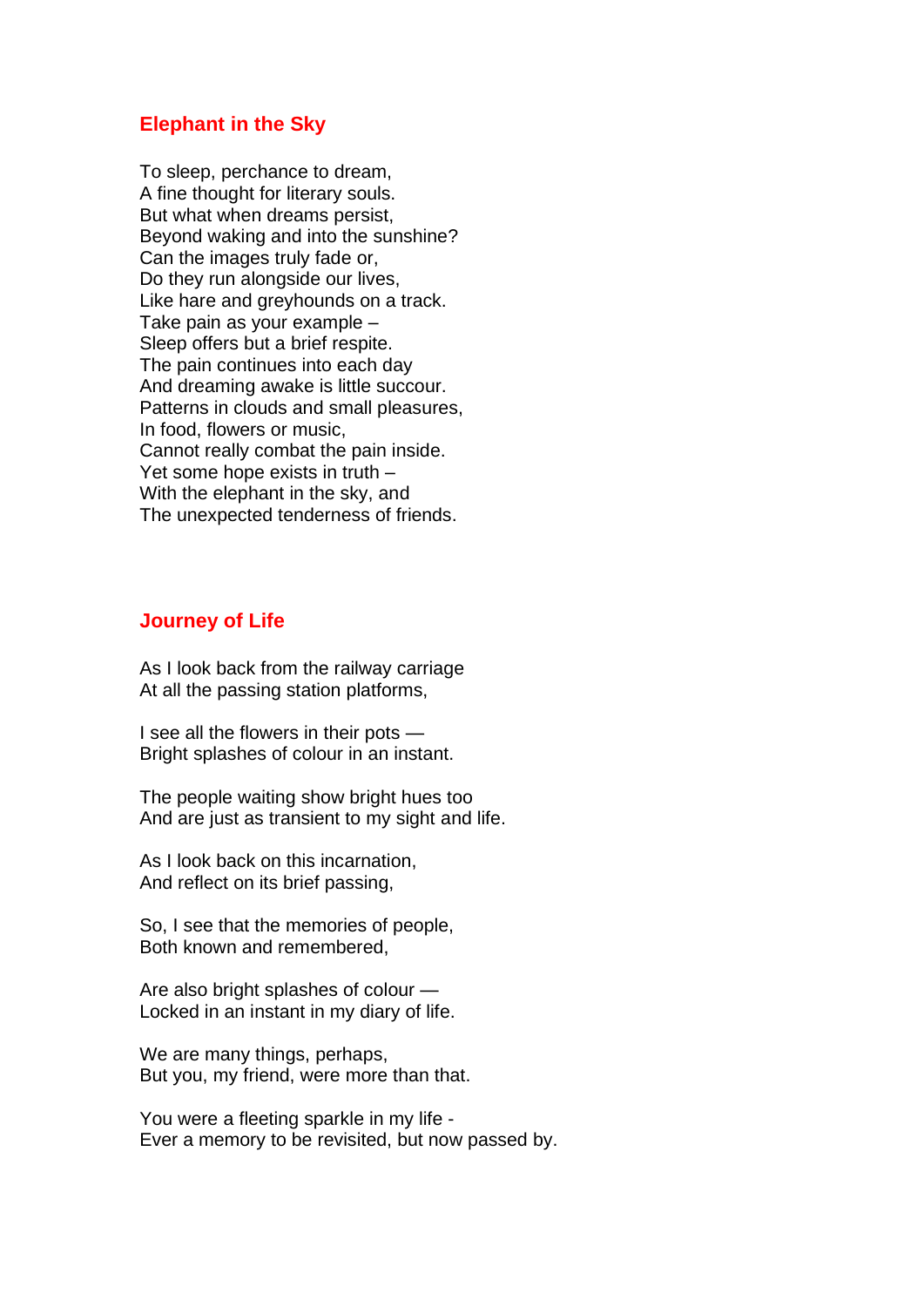## **Summer Night**

Full moon rising in a clear sky, No clouds; just warm still air And a breath of wind – perfect night To give thanks and worship to the Goddess.

This is your time to give praise, To gambol skyclad through trees and grass, To lift your voice in joyful celebration, To show your face and flesh without shame.

Stand in front of your mirror And discard all your clothes; Daylight props fall – there are no masks here: The Goddess will see your naked beauty.

Go into the night for your esbat, This is the solitary's path, as ever was – As above, so below, so mote it be: O Wolf – your time has come.

## **Locked-In Syndrome**

Hope springs eternal, so it's said, Though dreams are such fleeting idylls – And every half-full glass can drop to the floor, Smashed to a hundred glittering shards.

The pieces shimmer wickedly below; I try to reconstruct the whole And only succeed in cutting my hands, Drops of blood on adamantine surfaces.

So it is with feelings and emotions, I think, I dream and I live in hope. The glass still slips from my grasp, Only to become a field of sharp edges.

This is not cubed glass, you know, This is cutting edge stuff, My feelings lie in pieces on the floor: Drops of heart-blood on cold stone.

What to do? I cannot remake them – But I can revisit the memory of hope. So I remember the dreams and wishes, Locked away forever in my vault of glass.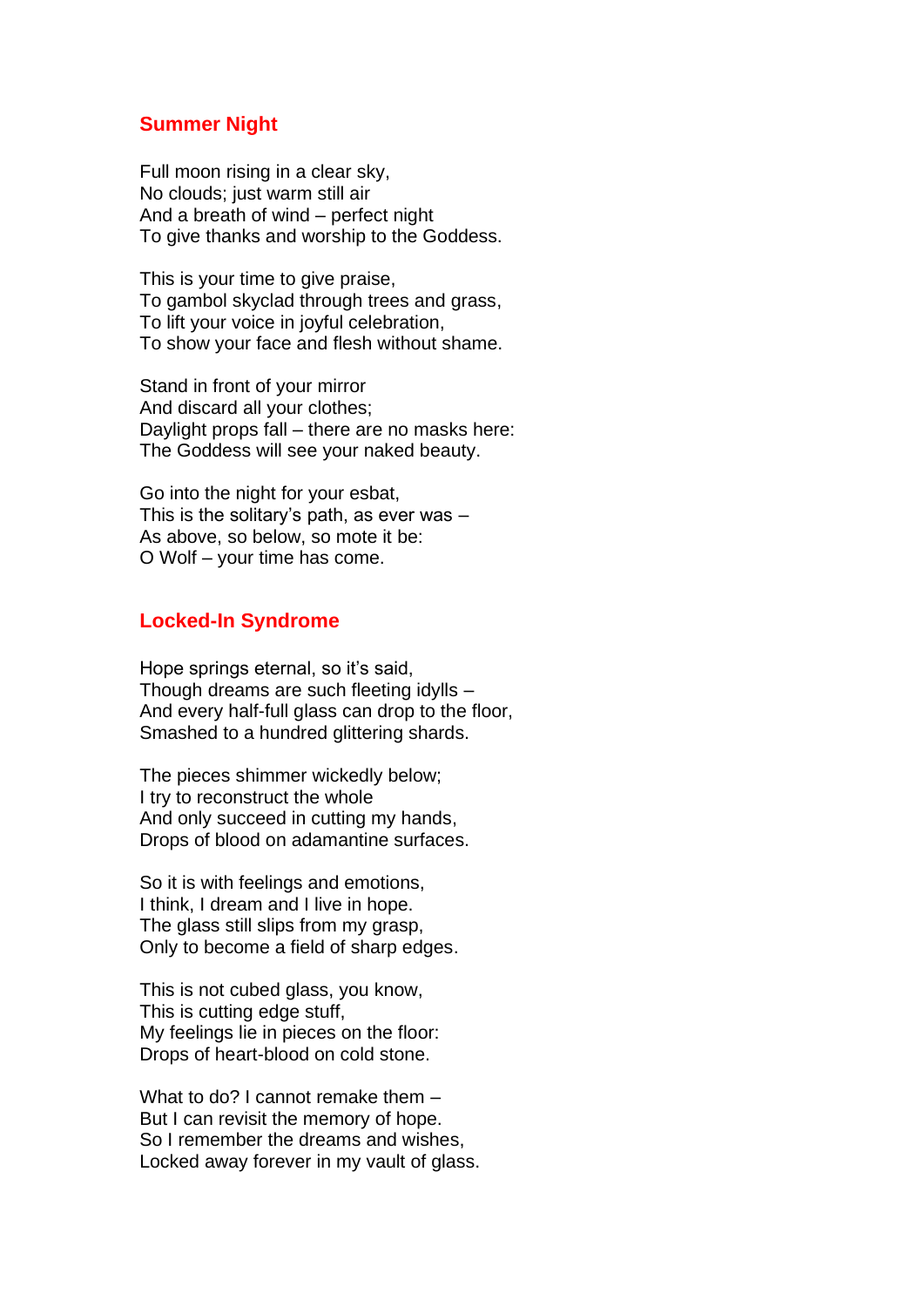## **Reverie**

Why is the sky blue? A chemical element in the atmosphere, That reacts with solar rays, Or a pigment of the Creator's fancy?

Heavy rain last night and, Sultry air now that promises more. Perhaps a storm with lightning or Thunderous rumbles in the distance.

Easy to explain, I muse, either old or new; If new, then it's all about air pressure and Temperature, but the old is more dramatic: A storm-eagle with thunder in its wings.

And you arrive, as ever, in my thoughts, Magickal and full of compassion forever. Many sights and sounds invade my mind, But you are a constant, always there.

Why do you stay in my dreams? You are the enemy of rational thought, Yet in a world of magick and myths, You defeat blue skies and the meaning of storms.

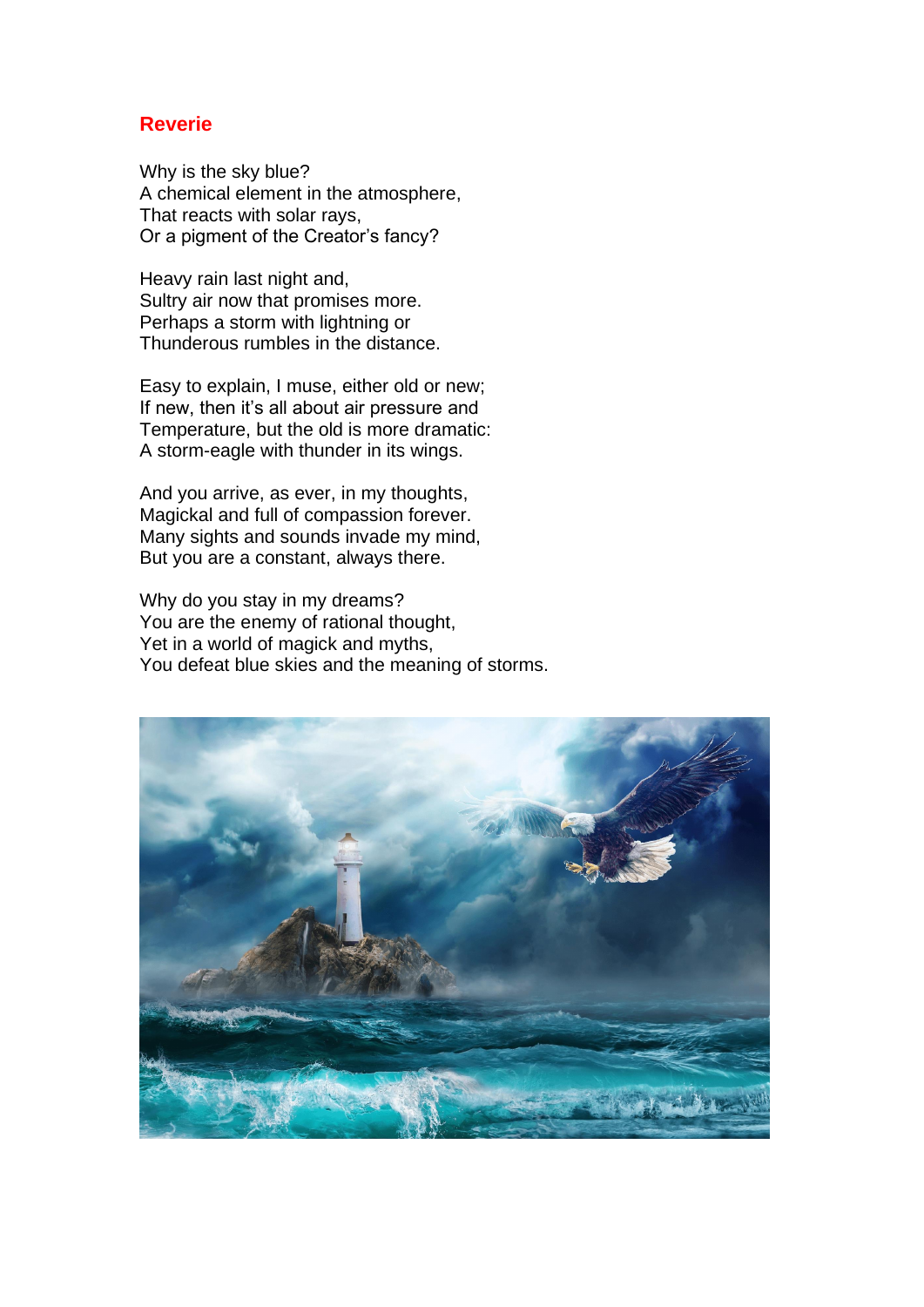## **Four O'Clock Shadow**

Four o'clock in the morning, Listening to the rain, They said it would rain earlier, But here it comes again. Not sleeping now, just thinking, About so many things: Health and friends and family stuff - Modern cabbages and kings. And yet and yet a shadow falls Across my flow of thought. I cannot see what it is, Nor how it can be fought. All the areas of my life, I review in some detail, But this shadow is elusive: Only the faintest, taunting wail. Four o'clock in the morning, Hoping to return to sleep, The shadow has gone for now - Buried in my memory deep.

## **A Squiggly Line**

So, here we see the human heart – A patchwork map of deepest feelings, Separated by fences and frontiers, Distinct checkpoints in a maze of emotions. Over there is the region of hatred, Coloured deepest ebon on the map and, Sharply, clearly divided from its neighbour: The hills and valleys of dislike and distaste. Closer still is the whitest space – The desert region of indifference, Blank and featureless throughout, With no distinguishing landmarks.

But before us now is the county of love: Those who care for each other And who are handfast in this life, Committed and passionate forever. Alongside is the place of friendship, People who care about each other And who are willing to help or counsel, This is where loyalty and truth flourish. Where are the borders of love and friendship? When do friends become closer than that? Maps cannot help with blurred feelings – The border is just a squiggly line.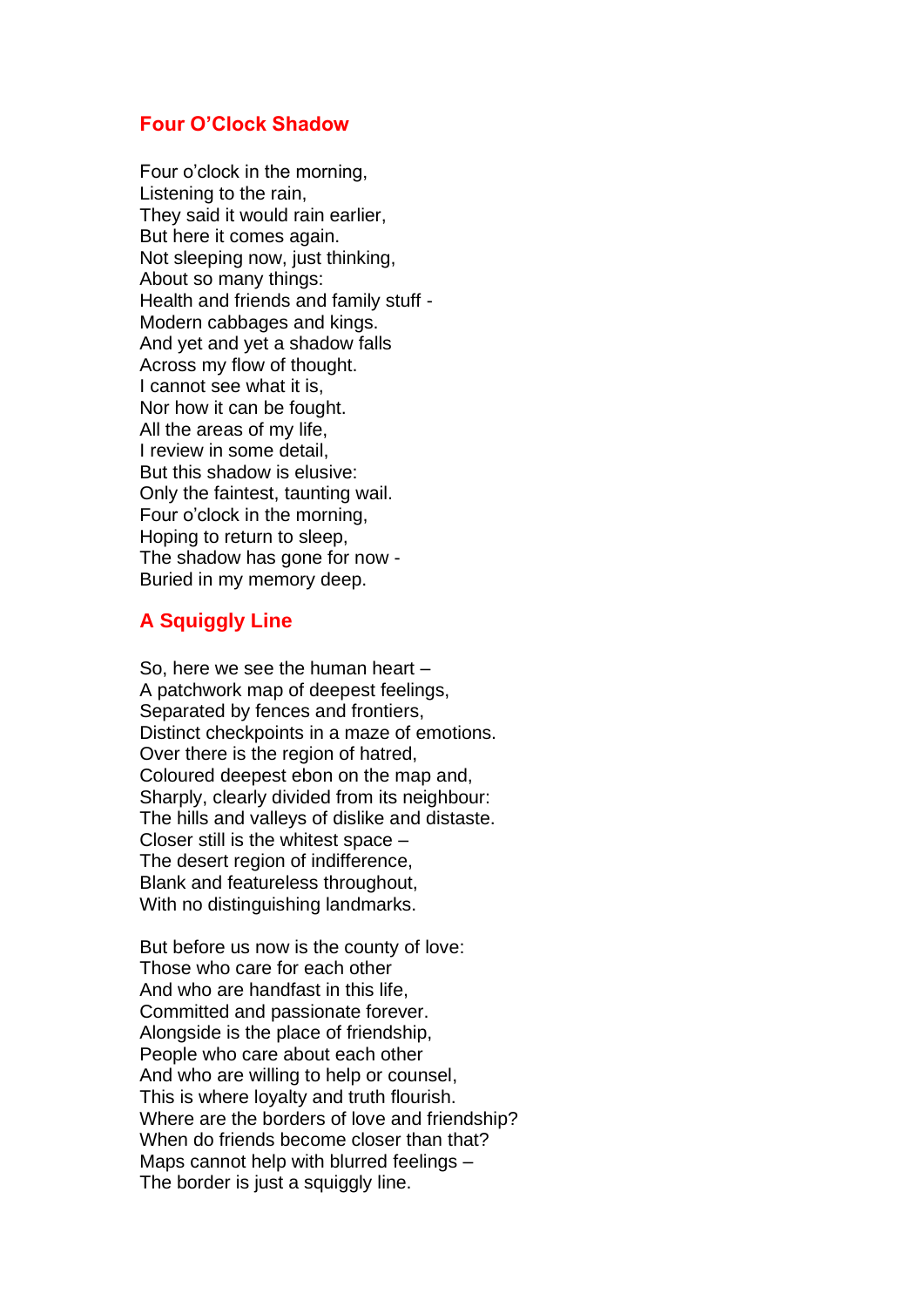## **Painting the Wall**

Time for redecoration, Pull wallpaper strips away, Leaving ugly remnants behind, For the scraper to come and flay.

Or, take out the primer and brushes - Another coat to mask the old hues, New colours and jazzed-up patterns, Replace worn-out or tired views.

What happens to old paint and paper? In truth, has it really left? Does the room retain the memory Of past raiment, now it's bereft?

So, it is with passions or feelings, We hide them with layers of gloss, Or wallpaper over with brand-new lusts, But walls keep the trace of past loss.

Old scars remain under new finery, Because they never really heal – Old scars, they stay on hearts and minds, For redecorations to reveal.

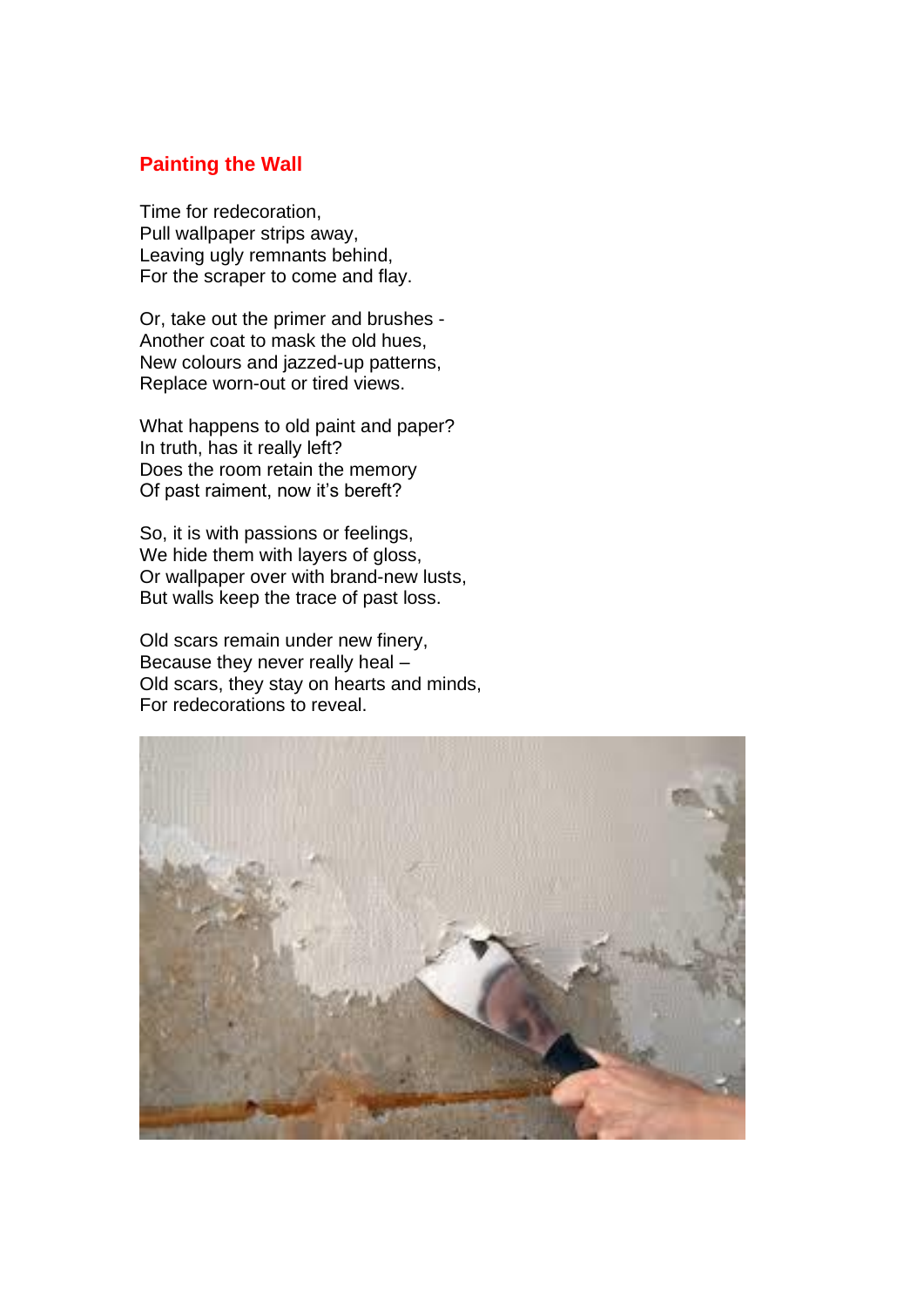## **A Lighter Note (1): A Cut Finger**

The umbrella attacked me, Truly it has, Biting and clawing, Leaving me with a gash.

Oh, come on now Nick, It's only a cut, Small wound on the finger, But – there's always a but.

The cut needs a plaster, To stop all the dirt, Going into the wound, And making it worse.

The plaster is awkward, So, all through the day, For reading and writing, It gets in my way.

The work it takes longer, And I am not jolly, The jobs are delayed, It's the fault of the brolly!

## **A Lighter Note (2): Herbal Teas**

Now I'm feeling ill at ease, I guess it's time for herbal teas, Perhaps some mango and strawberries, I could drink it with some cheese.

My tiredness goes from head to knees, I know, let's have some cranberries, Or rejuvenate with some nettle, Such a tea will restore my mettle.

Oh no, the bag's split and the lees, Of elderflower and raspberries, Spread all over the base of my cup – That can't be a pick-me-up.

Maybe it's best to try a stint, Of hot and concentrated peppermint, My skin's gone green – what fell disease Has come from all these herbal teas?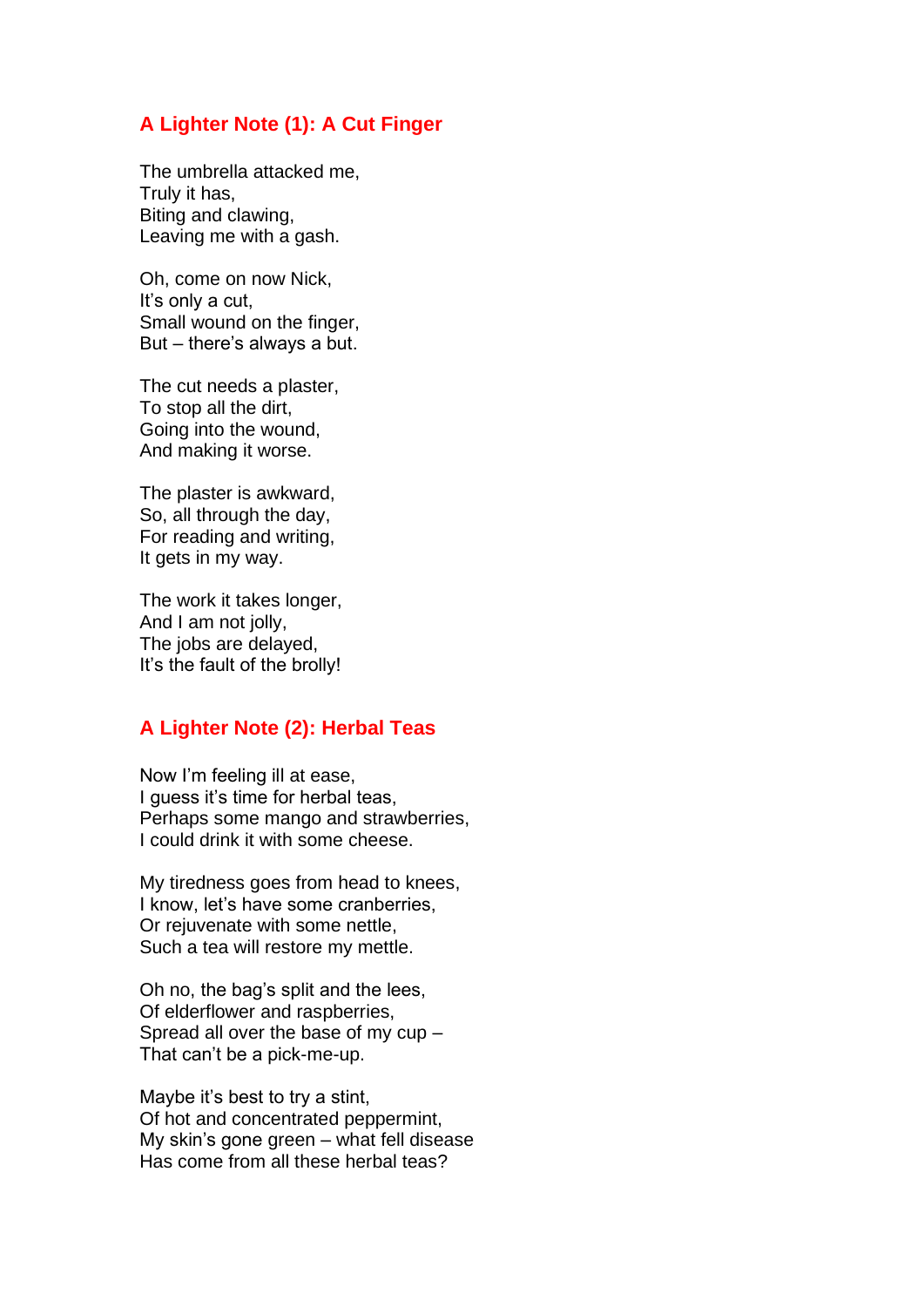## **Reflections on Life**

Mirror, mirror on the wall, Who's the fairest of them all? Or fattest or oldest maybe, I think – I'm as fair as the bathroom sink.

I stand and stare at mirror-Nick, Then vanish completely – a magic trick, You've guessed it – I just stepped sideways, Totally and completely from the mirror's gaze.

Back again now, to see mirror-Nick's face, What might happen if we changed our place? If I moved up and then went through, To look outside with the mirror's view.

There'd still be us two – light and dark, One lump of clay without life's spark, And quicksilver Nick behind the glass wall, A reflection with mind and spirit and all.

Thinking of mirrors and what I can see, Is it really the truth or just vanity? And when I go, leaving this place – Does the mirror stay here with some of my trace?

## **Plymouth Morning**

Sunday morning and the crowds gather, Anxiously waiting outside the church doors. It's not quite time for the service, People fidget or play on their phones. And then the doors open wide: It's 10 o'clock and the liturgy starts. The mall's open for business and, The worship of Mammon begins in earnest. People rush to their altars of choice – Primark, HMV, River Island, Game, M&S, New Look and Waterstones. In between the duration of worship, Priests from Starbucks, Costa and Krispy Kreme, Give succour to the faithful. Outside, the sun shines and I stand, Listening to the seagulls and watch, entranced, As a jewelled green dragonfly dances above: I spend no money but am enriched.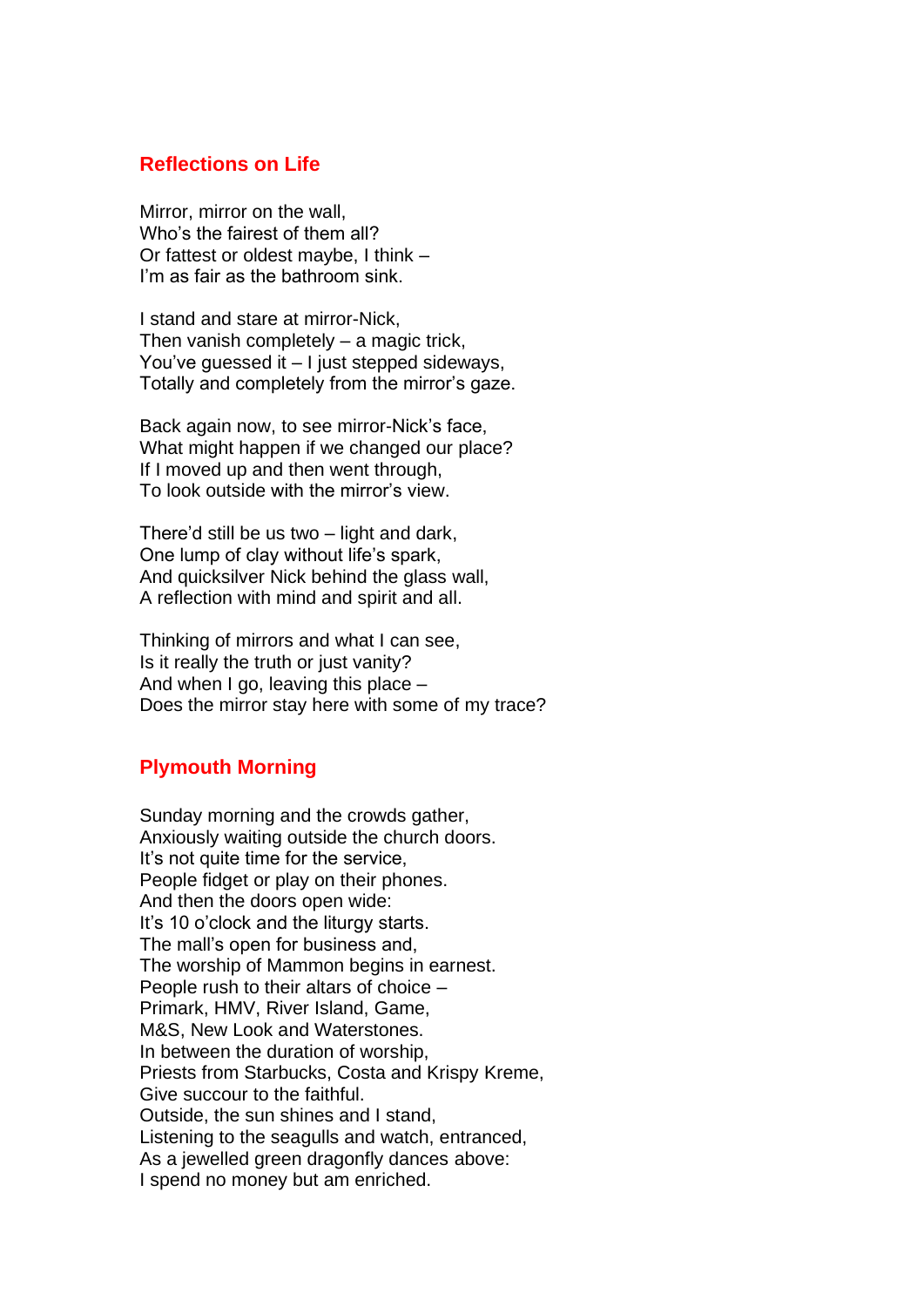## **A Lighter Note (3): Glyphs**

Some time ago, you read my pleas About the illness from herbal teas. Now there's worse – a dread condition Afflicts my eyes for my optician.

I can't see straight nor read online, My mind must be in slow decline. I look at emails and small faces, Proliferate at unexpected places.

Emoticons, I think they're called, Used as words – I feel appalled. Is that a smile or not, I think? Perhaps a grimace or a wink.

Guessing words is another strain, That taxes my poor, stressy brain. I read the mail and texts each day, But all the vowels have gone away.

Hve I gne mad or just the txt, Who knows what will be the nxt? No commas, vowels or consonants, Mean pictograms are common tense!

## **Spring Starlight**

Clear cold night with a waxing moon above, Distant stars twinkle their welcomes, Small sparkles for those who can see, Little lanterns to guide the lost traveller. Recollection of another spring evening, When all hope had disappeared, And the only route left was that of the dark, No lights then and certainly no twinkles.

Looking back now, I remain in awe, Of the shining star who lit my way, Dispelled the darkness with blazing light, And showed me the path back to the day. As we come around to the springtime, I wait for the stars to appear on clear nights, And for that single sparkle to blaze again, Showing its radiance for all who can see.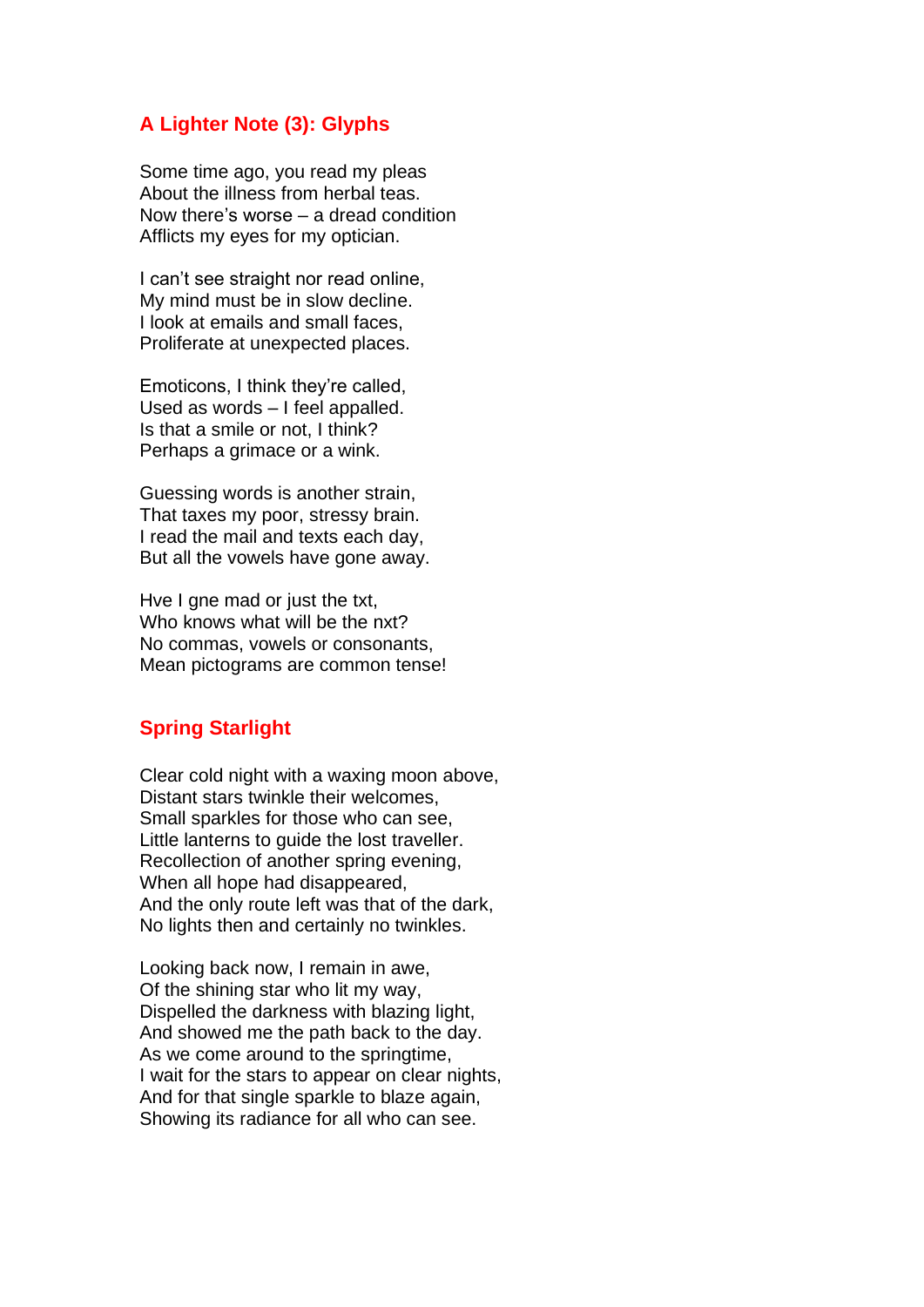### **Lost and Found**

As a peaceful butterfly, Alights on a gaudy flower, So, a gentle kindness, Soothes a wounded heart. Stress, grief and daily strain, Torture a person's soul, Leading to a dark crossroads, Whither should one go?

One path offers a clear route out, 'Tis the cup of hemlock route While another loops and whirls, Leading back to the starting point. All is fog and no straight path, Until unexpected hope appears, A sparkly lifeline is at hand, To guide the lost soul back home.

## **The False Face Hides**

"Good morning, how are you?" "Fine? That's good – so am I", Sometimes and otherwise not, but my mask Covers both the heart and the face: endlessly. Pretending for friends, for parents and forever, Donning the masks to suit others' perceptions – The diligent worker or the good team member, And are you caught in that trap?

Selecting the best mask or the right prop, Dressing up day after day or year after year. As we move from youth to maturity, Do we drop the masks or just buy more? Here is a truth – masks are greedy, Look hard: the masks eat their wearers, Leaving nothing behind – just a void And a shade of what used to be.

For some, life is the full costume and mask To hide truth and to fit in with all. Here, the worst sin is to lose your mask, To stop dressing-up and proclaim your truth. Mirrors deceive and befriend the mask What you see is what you get – right? Look hard at your reflection, as I try to do, Look and find the inner you.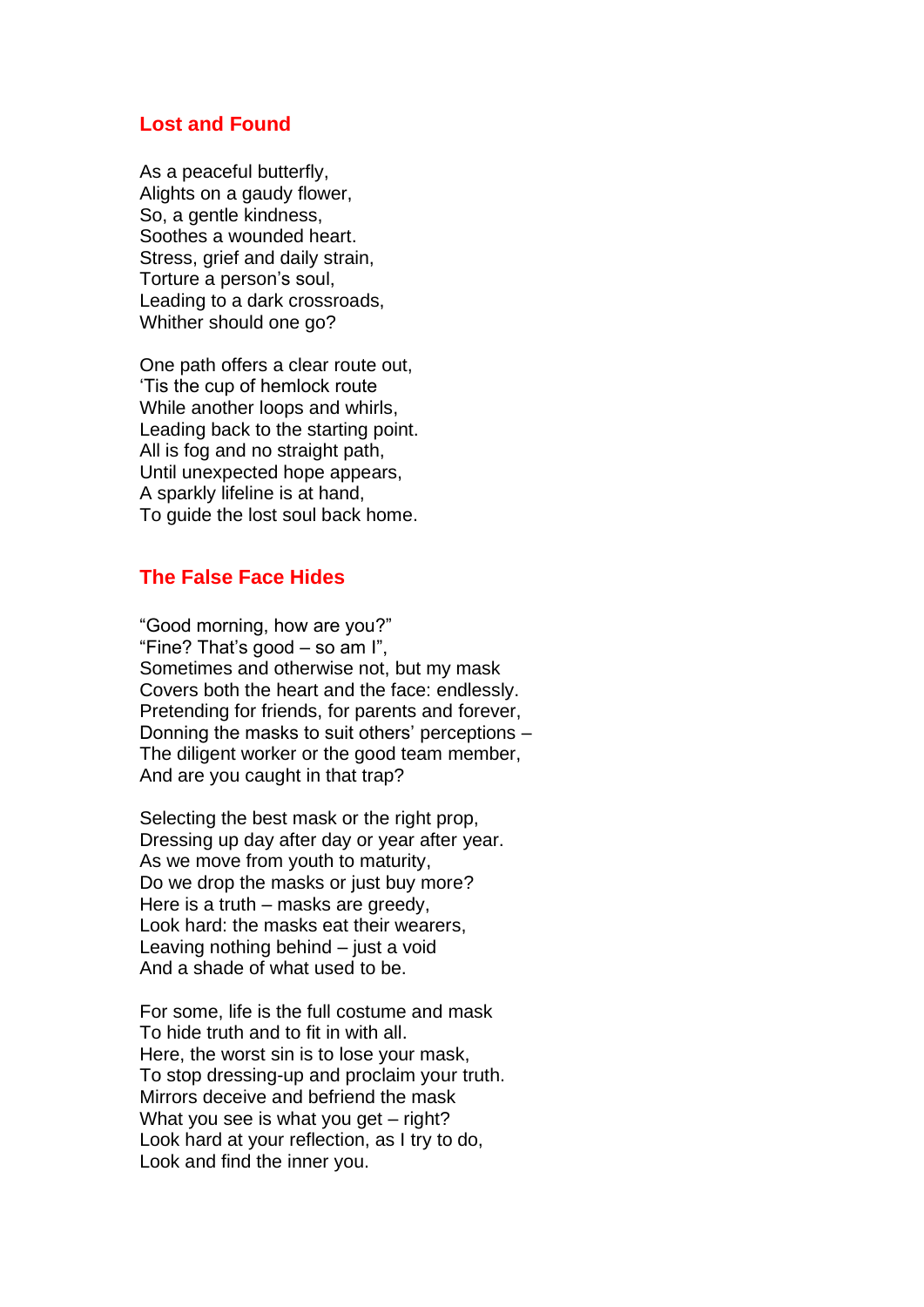## **Prismatic Illusions**

A glass triangle sits uneasily in the light, Maybe table ornament or, perhaps, Glittering paperweight of sunbeams. Light refracts in prisms – Coming in from one space and, Leaving at an angle to other space. Is this us or, rather, our hearts? We ask, judge and evaluate, Other people and their thoughts, Through the prisms of our own values, And distorted experiences. Do we judge on true memories or, Reflections of our realities? And, do we substitute in the prisms, Refractions of egos and feelings? Previous sympathy or compassion, May refract as dislike or resentment – Loss of love in our own dark prisms. Conditioning and awareness jostle alike, Should we choose to stay in the past, Or rejoice in the memory of sunbeams?

## **On Feeling Emotional**

One of my closest friends, Admits to feeling emotional. I'm not surprised, due to our demons – Different for each of us. Where once was Mammon or Beelzebub, Now we have stress, fatigue and anger Or, even sadness or regret. We, little band of empaths and the like, Can sense these emotions and try to help. Sometimes, no better than a listening ear, Or the ready hand of friendship. Experience says that we can help a little, Not problem-solving, but sharing feelings. I can support my friend in need – Just to talk over tea and biscuits. And what is there to say in the end? What can banish the demons for someone – I say a loving friendship is like a shield, Strong enough to protect against any demons.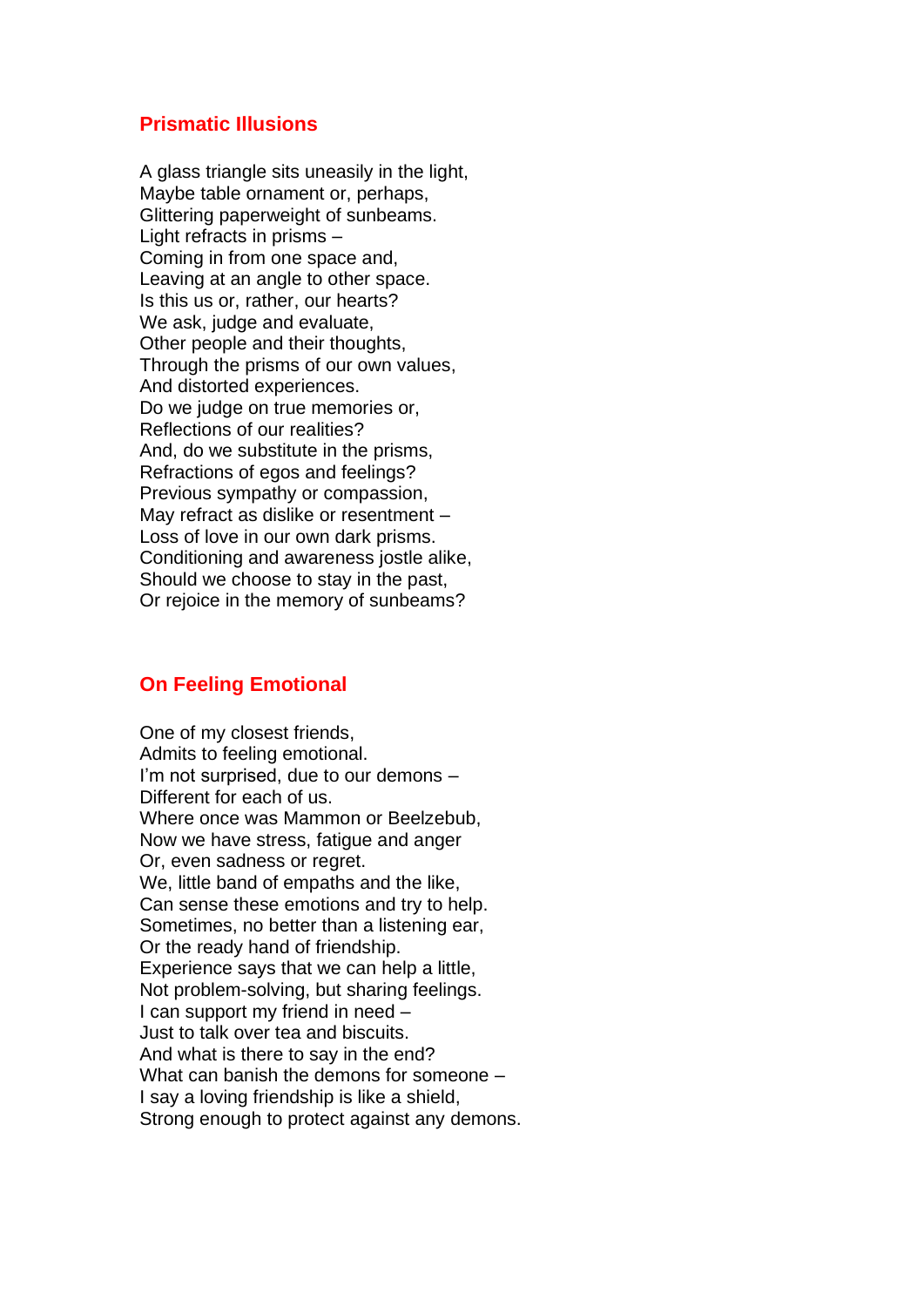## **Rose Petals**

I sip my rose petal tea and let my mind drift, On a calming wave of serenity. The memories flood back from earlier in the year, When all was confusion and darkness. Panic and bewilderment fought a constant battle, With loneliness, pain and despair. And then, like a colourful springtime flower, Help arrived in the form of kindness and concern. I remember sunny meetings in a country churchyard, As companions, we talked and gazed upon peace – Lambs in the field, scented plants and diet coke. All around us, the headstones showed another peace, But you, my friend, stopped me from joining them, Far too early, now I reflect with my tea. And, perhaps, I should share this with you alone – It needs repeating, because you don't really believe. Your spirit is so kind and you have an inner beauty, That shines out like a radiance for all to see. As I gaze idly on autumnal colours in the garden, I feel I should have had a photo or two of that, Peaceful country churchyard and of you too. But my memories are clear and comfort me, When the dark times appear now and then. Occasionally, I say online that I'm thinking of you, Sending blessings or healing for you, but really, It's a peaceful country churchyard that has a place, In my soul and, always, you join me there too.

#### **Vole**

Scuttering and skittering in the weeds, Through plants, behind sheds and in the reeds. Life's hard with gardeners digging our habitats, Or owls, weasels, foxes and terrible cats. Especially those horrid cats with great big claws, And long, long teeth or teasing, cruel paws. I try to escape, but two cats are too much, Running this way and that, but the felines are such Good hunters, you know and they just want to play, But scratching and biting is the end of my way. And now, I'm cornered and can't get away, But listen…who's this – someone to save the day? They put down an old sheet so I can hide below, And they chase off the cats – I'm safe, I know. My saviour has acted through **LOVE** just for me, And **vole** rearranged spells the same, happily.